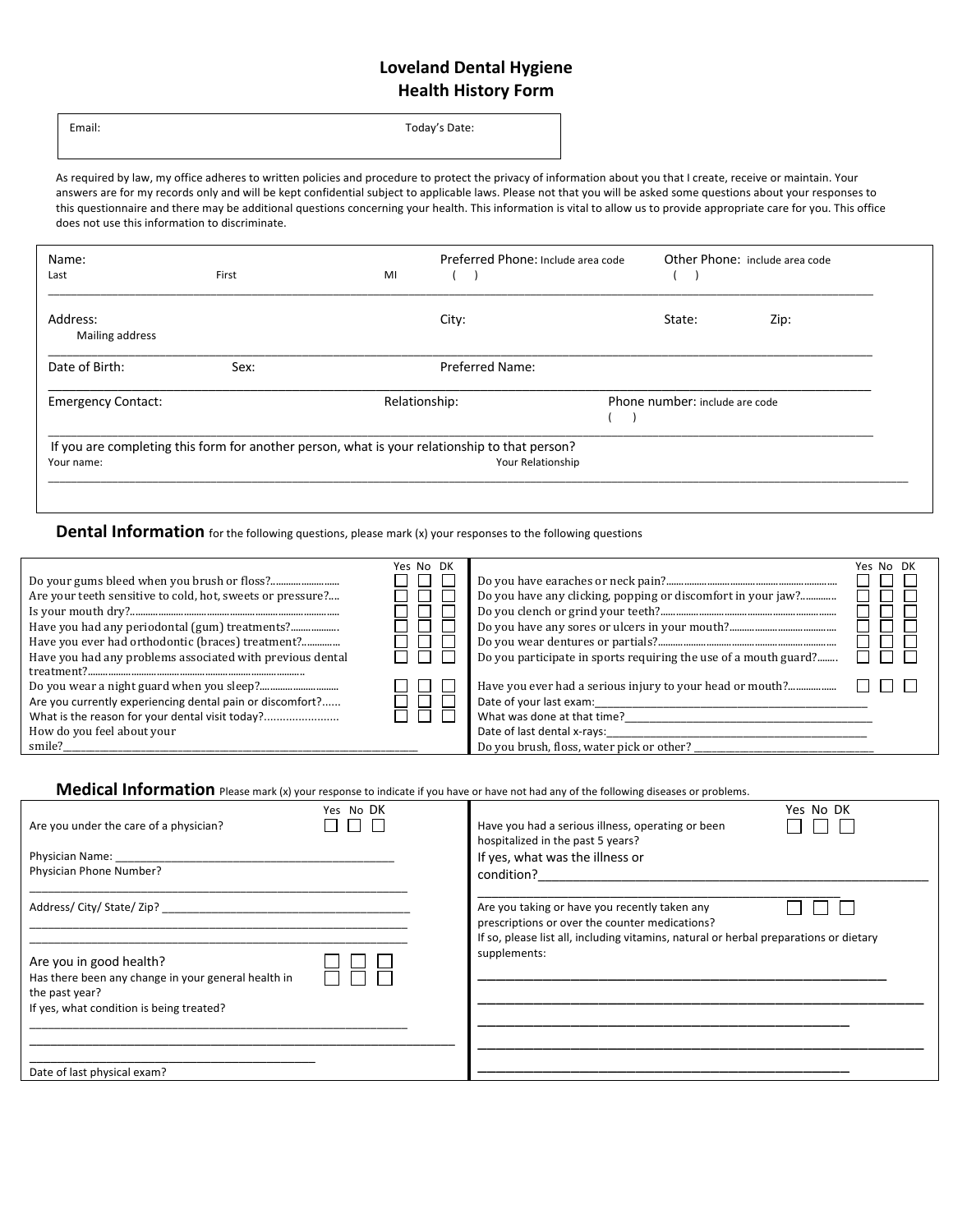## **Medical Information** *please mark (X) your response to indicate if you have or have not had any of the following diseases or problems*

| Check DK if you don't know the answer to the question) Yes No DK                                                                                                                                                                                                                         |        |  | Yes No DK   |  |                                                                 | Yes No DK                                                                                                                                                                                                                                                                                                                                                                                                                  |  |
|------------------------------------------------------------------------------------------------------------------------------------------------------------------------------------------------------------------------------------------------------------------------------------------|--------|--|-------------|--|-----------------------------------------------------------------|----------------------------------------------------------------------------------------------------------------------------------------------------------------------------------------------------------------------------------------------------------------------------------------------------------------------------------------------------------------------------------------------------------------------------|--|
| Do you wear contact lenses?                                                                                                                                                                                                                                                              |        |  |             |  |                                                                 | Do you use tobacco (smoking, snuff, chew,<br>bidis)?                                                                                                                                                                                                                                                                                                                                                                       |  |
| <b>Joint Replacement</b>                                                                                                                                                                                                                                                                 |        |  |             |  |                                                                 | If so how interested are you in stopping?<br>Circle one: VERY /SOMEWHAT/ NOT INTERESTED                                                                                                                                                                                                                                                                                                                                    |  |
| Have you had an orthopedic total joint (hip, knee, elbow, finger)<br>replacement?                                                                                                                                                                                                        |        |  |             |  |                                                                 | Do you drink alcoholic beverages?                                                                                                                                                                                                                                                                                                                                                                                          |  |
| If yes, do you take antibiotics before dental treatment?                                                                                                                                                                                                                                 |        |  |             |  | If yes, how much alcohol did you drink in the last 24<br>hours? |                                                                                                                                                                                                                                                                                                                                                                                                                            |  |
| Are you taking or scheduled to begin taking an antiresorptive<br>agent (like Fosamax®, Actonel®, Atelvia, Boniva®, Reclast, Prolia)<br>for Osteoporosis or Paget's disease?                                                                                                              |        |  |             |  |                                                                 | If yes, how much do you typically drink in a<br>week?                                                                                                                                                                                                                                                                                                                                                                      |  |
| Since 2001, were you treated or are you presently scheduled to<br>Treatment with an antiresorptive agent (like Aredia®,<br>begin<br>Zometa®, XGEVA) For bone pain, hypercalcemia or skeletal<br>complications resulting from Paget's disease, multiple myeloma, or<br>metastatic cancer? |        |  |             |  |                                                                 | <b>Women Only:</b><br>Are you pregnant?<br>Number of weeks                                                                                                                                                                                                                                                                                                                                                                 |  |
| Date treatment began:                                                                                                                                                                                                                                                                    |        |  |             |  |                                                                 | Nursing?                                                                                                                                                                                                                                                                                                                                                                                                                   |  |
| Do you use controlled substances?                                                                                                                                                                                                                                                        |        |  |             |  |                                                                 | Taking birth control or hormone replacement?                                                                                                                                                                                                                                                                                                                                                                               |  |
| Allergies: Are you allergic to or have you had a reaction to:                                                                                                                                                                                                                            |        |  |             |  |                                                                 |                                                                                                                                                                                                                                                                                                                                                                                                                            |  |
| To all yes responses, specify type or reaction                                                                                                                                                                                                                                           |        |  | Yes, No, DK |  |                                                                 |                                                                                                                                                                                                                                                                                                                                                                                                                            |  |
| <b>Local Anesthetics</b>                                                                                                                                                                                                                                                                 |        |  |             |  |                                                                 | Metals                                                                                                                                                                                                                                                                                                                                                                                                                     |  |
| Penicillin or other antibiotics                                                                                                                                                                                                                                                          |        |  |             |  |                                                                 | Latex (rubber)                                                                                                                                                                                                                                                                                                                                                                                                             |  |
| Aspirin                                                                                                                                                                                                                                                                                  |        |  |             |  |                                                                 | Iodine                                                                                                                                                                                                                                                                                                                                                                                                                     |  |
| Barbiturates, sedatives or sleeping pills                                                                                                                                                                                                                                                |        |  |             |  |                                                                 | Hay fever/ seasonal                                                                                                                                                                                                                                                                                                                                                                                                        |  |
| Sulfa drugs                                                                                                                                                                                                                                                                              |        |  |             |  |                                                                 | Animals                                                                                                                                                                                                                                                                                                                                                                                                                    |  |
| Codeine of other narcotics                                                                                                                                                                                                                                                               |        |  |             |  |                                                                 | Food                                                                                                                                                                                                                                                                                                                                                                                                                       |  |
|                                                                                                                                                                                                                                                                                          |        |  |             |  |                                                                 | Other                                                                                                                                                                                                                                                                                                                                                                                                                      |  |
| Yes No DK                                                                                                                                                                                                                                                                                |        |  |             |  |                                                                 | Y N DK<br>Y N DK                                                                                                                                                                                                                                                                                                                                                                                                           |  |
| Previous infective<br>Damaged valves in transplanted heart<br>Unrepaired cyanotic CHD<br>Repaired completely in the last 6 months                                                                                                                                                        |        |  |             |  |                                                                 | 88 E S<br><b>LILIL</b><br>Autoimmune disease<br>Glaucoma<br>888<br>88 88 8<br>Rheumatoid arthritis<br>Epilepsy<br>$\Box\,\Box\,\Box$<br>000<br>Fainting spells or<br>Systemic lupus<br>erythematosus<br>Seizures<br>8888<br><b>THE RE</b><br>Sleep disorder<br>Asthma<br>$\square \square \square$<br>$\Box$ $\Box$ $\Box$<br>Bronchitis<br>Do you snore?<br>88 88<br>$\Box$ $\Box$ $\Box$<br>Kidney Problems<br>Emphysema |  |
| Repaired CHD with residual defects                                                                                                                                                                                                                                                       |        |  |             |  |                                                                 | $\square$ $\square$ $\square$<br>nnn<br>Sinus trouble<br>Night Sweats                                                                                                                                                                                                                                                                                                                                                      |  |
| Please mark (x) your response to indicate if you have or have not                                                                                                                                                                                                                        |        |  |             |  |                                                                 | $\Box$ $\Box$ $\Box$<br>N N N<br>Tuberculosis<br>Osteoporosis<br>$\Box$ $\Box$ $\Box$<br>$\square \square \square$<br>Sexually Transmitted<br>Cancer/chemotherapy/                                                                                                                                                                                                                                                         |  |
| had any of the following diseases or problems.                                                                                                                                                                                                                                           |        |  |             |  |                                                                 | Radiation<br>Disease<br>$\Box\,\Box\,\Box$<br>88 88 8<br>Chest Pain upon exertion<br>Hepatitis, jaundice or                                                                                                                                                                                                                                                                                                                |  |
| Y N DK<br>000<br>$\Box$<br>Cardiovascular<br>Mitral Valve Prolapse                                                                                                                                                                                                                       | Y N DK |  |             |  |                                                                 | liver disease<br>000<br>88 88<br>Chronic Pain<br>Neurological disorders,                                                                                                                                                                                                                                                                                                                                                   |  |
| Disease<br>$\Box$ $\Box$ $\Box$<br>$\Box$<br>Pacemaker<br>Angina<br>$\Box \Box \Box$<br>$\Box$ $\Box$ $\Box$<br>Arteriosclerosis<br>Rheumatic Fever                                                                                                                                      |        |  |             |  |                                                                 | $\Box$ $\Box$ $\Box$<br>Diabetes Type I or II<br>Specify_<br>$\Box \, \Box \, \Box$<br>000<br>Eating disorder<br>Mental health<br>$\Box$ $\Box$ $\Box$<br>Malnutrition<br>disorders,                                                                                                                                                                                                                                       |  |
| $\Box$ $\Box$ $\Box$<br>000<br><b>Rheumatic Heart</b><br>Congestive heart<br>failure<br>Disease<br>000<br>பபட<br>Damaged Heart Valves<br>Abnormal Bleeding                                                                                                                               |        |  |             |  |                                                                 | Specify<br>$\Box$<br>88 88 8<br>Gastrointestinal disease<br>Recurrent Infections,<br>000<br>G.E. Reflux/ Persistent<br>type of infection:<br>heartburn                                                                                                                                                                                                                                                                     |  |
| $\Box$ $\Box$ $\Box$<br>$\Box$ $\Box$ $\Box$<br>Heart Attack<br>Anemia<br>$\Box$<br>$\Box$ $\Box$ $\Box$<br>Blood Transfusion, if<br>Heart Murmur<br>yes date                                                                                                                            |        |  |             |  |                                                                 | 000<br>000<br><b>Persistent Swollen</b><br>$\Box$<br>Thyroid Problems<br>glands in neck                                                                                                                                                                                                                                                                                                                                    |  |
| $\Box$ $\Box$ $\Box$<br>8 E G<br>Hemophilia<br>Low Blood Pressure<br>$\Box$<br>$\Box$ $\Box$ $\Box$<br>High Blood Pressure<br>AIDS or HIV infection<br>000<br>$\Box$ $\Box$ $\Box$<br>Other Congenital<br>Arthritis<br>Heart Disease                                                     |        |  |             |  |                                                                 | 000<br>888<br>Severe Headaches/<br>migraines                                                                                                                                                                                                                                                                                                                                                                               |  |
|                                                                                                                                                                                                                                                                                          |        |  |             |  |                                                                 |                                                                                                                                                                                                                                                                                                                                                                                                                            |  |

| Name of physician or dentist making recommendation.                                                | Phone: |  |
|----------------------------------------------------------------------------------------------------|--------|--|
| Do you have any disease, condition or problem not listed above that you think I should know about? |        |  |
| Please Explain:                                                                                    |        |  |